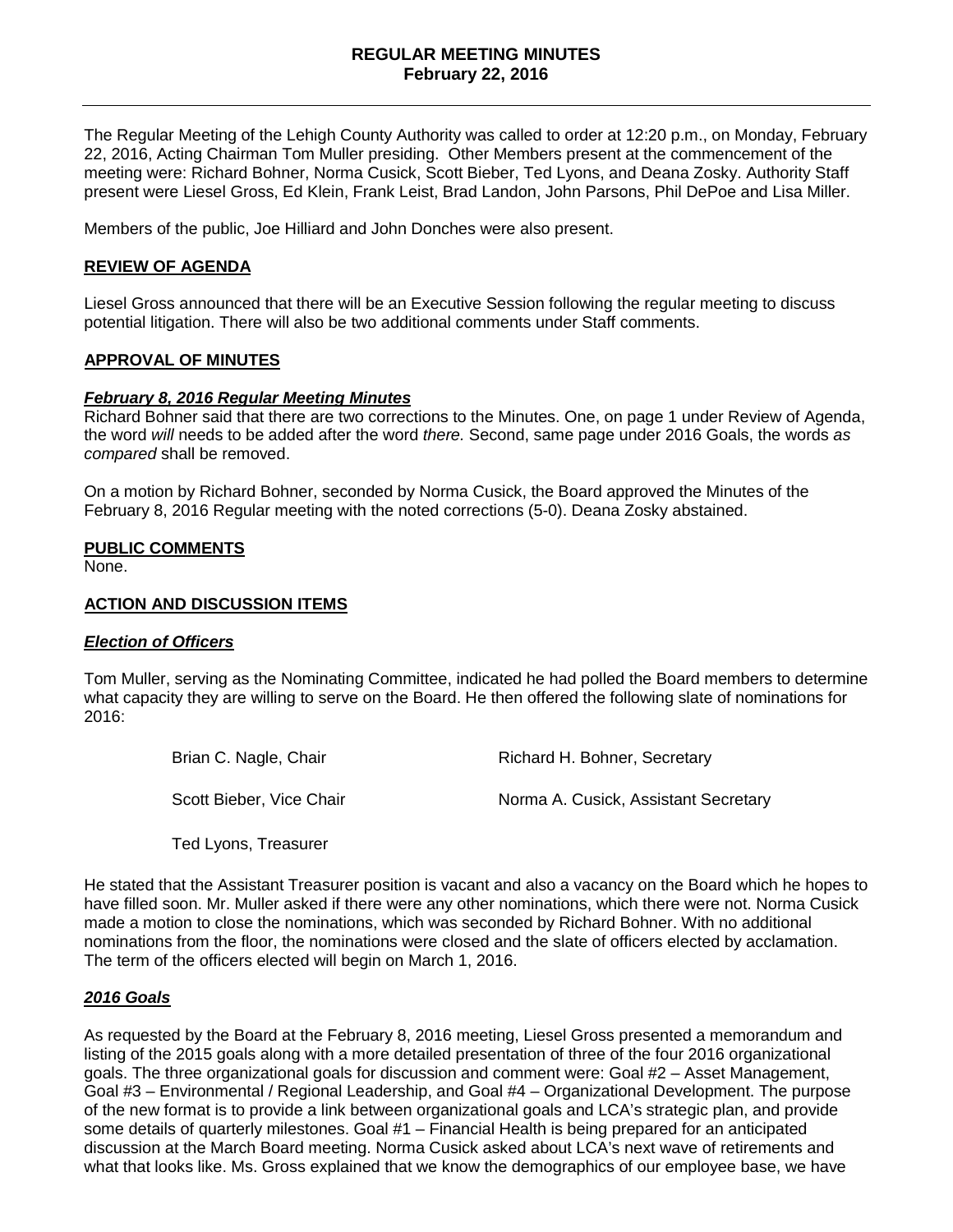an aging workforce, and across the organization, our management staff has a high percentage of retirement risk in the 1 to 5 year category. The concern is the institutional and historical knowledge transfer, not the technical training. Deana Zosky commented that even though we have tightened our goals, they do not include key performance indicators that link to our overall strategy. Ms. Gross explained that developing these indicators will be part of the Financial Health goal that has not been presented yet. Moving forward with the goals, the staff will prepare a quarterly report to track progress on each of the goal's milestones.

# *Allentown Division – Water filtration Plant: A/C Unit and chiller Replacement*

Frank Leist reviewed the project which consists of purchasing a 20 ton A/C unit and one 40 ton chiller unit for the Allentown Division Water Filtration Plant. In addition to reaching the end of their useful lives, numerous mechanical parts are no longer functional, and the coolant being used will no longer be available in three to four years. He recommends awarding the contract for the purchase of the 20 ton A/C unit and the 40 ton chiller unit generator through the COSTARS Program to Trane in the amount of \$45,165.00.

On a motion by Richard Bohner, seconded by Norma Cusick, the Board unanimously approved awarding the contract for the purchase of the 20 ton A/C unit and the 40 ton chiller unit generator through the COSTARS Program to Trane in the amount of \$45,165.00 (6-0).

## *Allentown Division – Water Booster Stations: Portable Generator*

Frank Leist reviewed the project which consists of purchasing one mobile generator for the Allentown Division water booster stations. The generator will be based at the Distribution and Collection office until needed at a station. He is asking for award of the contract for the purchase of the 145 kilowatt (Kw) mobile generator through the COSTARS Program to Winter Engine – Generator Service, Inc. in the amount of \$75,700.00.

On a motion by Norma Cusick, seconded by Scott Bieber, the Board unanimously approved awarding the contract for the purchase of the 145 kilowatt (Kw) mobile generator through the COSTARS Program to Winter Engine – Generator Service, Inc. in the amount of \$75,700.00 (6-0).

# **FINANCIAL REVIEW**

Liesel Gross explained that this report will now be presented to the Board at the second meeting of the month and will be attached to the Board packet in the future rather than being handed out at the meeting. Ed Klein gave a PowerPoint presentation highlighting the 2015 year-end financials in both the City Division and Suburban Division. He also distributed a handout showing the new comparative statement format with revenues and expenses for both divisions. After some discussion, Deana Zosky suggested adding variance analysis to the statement format and Tom Muller asked that commercial vs. residential be broken out on the revenue side. Mr. Klein noted that he will address the suggestions from the Board in the next monthly financial report that he prepares.

# **SYSTEM OPERATIONS OVERVIEW**

Liesel Gross explained that this report will now be presented to the Board at the second meeting of the month and will be attached to the Board packet in the future rather than being handed out at the meeting. John Parsons reviewed the new report which listed any critical activities, the systems with description, the current month daily average, year to date daily average, and the prior year totals. Liesel Gross stated that there are smaller systems but for reporting purposes, only the larger ones are highlighted. Scott Bieber suggested that the report be modified to show totals for the small systems and the total capacities of the system. Deana Zosky asked for the report to include some aspect of compliance with the Administrative Order (AO). Ms. Gross explained that the reporting of sanitary sewer overflows on this report is the key compliance component of the AO, and that other aspects of progress on the AO would be reported with the quarterly report on Goal #3 – Environmental / Regional Leadership.

# **STAFF COMMENTS**